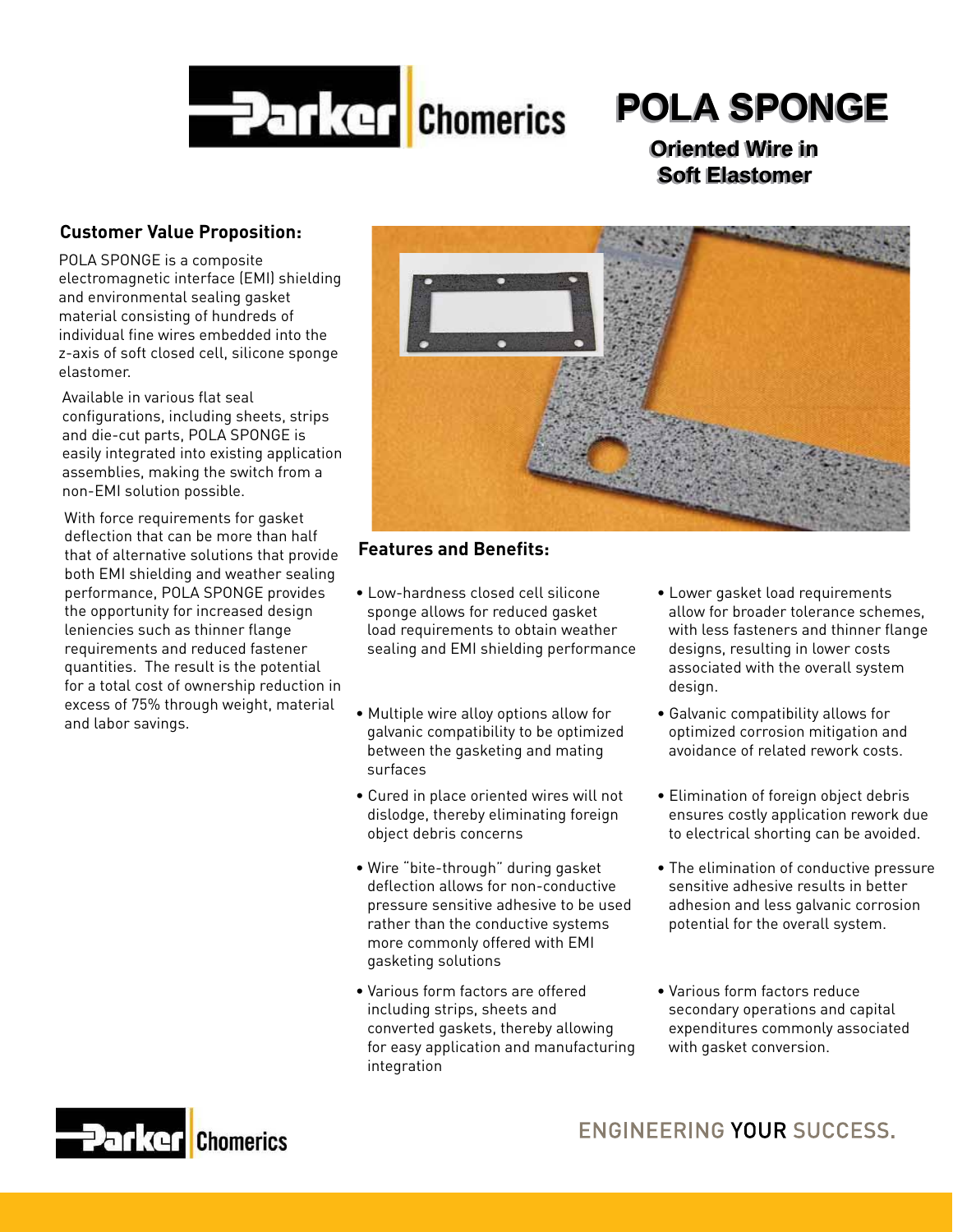## **POLA SPONGE - Product Information**

| $\sim$ |
|--------|
|--------|

| <b>MATERIAL SPECIFICATIONS</b> |                                                 |                                |                        |                              |
|--------------------------------|-------------------------------------------------|--------------------------------|------------------------|------------------------------|
|                                | <b>Silicone Closed Cell</b>                     | <b>Wire Alloys</b>             |                        |                              |
| <b>Typical Properties</b>      | Sponge                                          | Monel<br>Aluminum <sup>1</sup> |                        | Phosphor Bronze <sup>2</sup> |
| <b>Material Specification</b>  | AMS-3195                                        | Alloy 5056, AMS-4182           | QQ-N-281, AMS-4730     | Alloy 30, ASTM B-105         |
| Wire Diameter                  |                                                 | $0.005$ in $[0.13$ mm          | $0.0045$ in $[0.11$ mm | $0.002$ in $[0.05$ mm        |
| Temperature Range              | -65 °F to 392 °F<br>(-55 °C to 200 °C)          | See Below <sup>3</sup>         |                        |                              |
| Recommended Compression        | 10% - 40%, (considering LMC & MMC) <sup>4</sup> |                                |                        |                              |
| Recommended Closure Force      | 10 PSI to 40 PSI                                |                                |                        |                              |
| Sponge Density                 | $0.028$ lbs/in <sup>3</sup>                     |                                | ٠.                     |                              |
| <b>Wire Population Density</b> |                                                 | $650/$ in <sup>2</sup>         |                        |                              |

**Notes** 1. Except maximum tensile strength of 75,000 PSI

2. Non-standard, please inquire

3. Composite material is limited by sponge silicone temperature range

4. LMC: Least Material Condition, MMC: Maximum Material Condition

### **POLA SPONGE SHEETS:**

Sheets are available in standard widths up to 9 inches, created by bonding 3 inch strips. 3 inch wide sheets are the most common. Two bond lines per 9 inch sheet can be expected. Sheets can be converted with traditional cutting methods including steel rule dies or water jets.

### **Table 2**

| <b>STANDARD SHEET TOLERANCES inches (mm)</b> |                                       |               |  |
|----------------------------------------------|---------------------------------------|---------------|--|
| <b>Dimensions</b>                            | Height (H)                            | Width (W)     |  |
| 0.062 to 0.092 (1.57 to 2.34)                | $+0.010$ $(0.25)$ , $-0.005$ $(0.13)$ | ±0.015(±0.38) |  |
| 0.093 to 0.125 (3.26 to 3.18)                | $±0.010$ ( $±0.25$ )                  | ±0.015(±0.38) |  |
| 0.126 to 0.250 (3.20 to 6.35)                | $±0.010$ (±0.25)                      | ±0.031[t0.79] |  |
| 0.251 to 0.750 (6.37 to 19.05)               | $±0.010$ $±0.25$                      | ±0.047[t1.19] |  |
| 0.751 to 1.000 (19.08 to 25.4)               | $±0.015$ $±0.38$                      | ±0.062[t1.57] |  |



| POLA SPONGE STANDARD SHEET GASKETING inches (mm)                           |                                                                             |                                                              |                                                              |  |
|----------------------------------------------------------------------------|-----------------------------------------------------------------------------|--------------------------------------------------------------|--------------------------------------------------------------|--|
| <b>Thickness</b>                                                           | Width                                                                       | <b>Part Number</b>                                           |                                                              |  |
|                                                                            |                                                                             | <b>Monel Wire</b>                                            | <b>Aluminum Wire</b>                                         |  |
| $0.062$ $(1.57)$<br>$0.062$ [1.57]<br>$0.062$ $(1.57)$<br>$0.062$ $(1.57)$ | 3.000<br>[76.2]<br>[114.3]<br>4.500<br>(152.4)<br>6.000<br>9.000<br>[228.6] | 07-0801-3006<br>07-0801-4506<br>07-0801-6006<br>07-0801-9006 | 07-0802-3006<br>07-0802-4506<br>07-0802-6006<br>07-0802-9006 |  |
| $0.093$ $(2.36)$<br>$0.093$ $(2.36)$<br>$0.093$ $(2.36)$<br>0.093 [2.36]   | 3.000<br>[76.2]<br>4.500<br>[114.3]<br>(152.4)<br>6.000<br>9.000<br>[228.6] | 07-0801-3009<br>07-0801-4509<br>07-0801-6009<br>07-0801-9009 | 07-0802-3009<br>07-0802-4509<br>07-0802-6009<br>07-0802-9009 |  |
| $0.125$ $(3.18)$<br>0.125(3.18)<br>0.125(3.18)<br>$0.125$ $(3.18)$         | 3.000<br>[76.2]<br>[114.3]<br>4.500<br>(152.4)<br>6.000<br>[228.6]<br>9.000 | 07-0801-3012<br>07-0801-4512<br>07-0801-6012<br>07-0801-9012 | 07-0802-3012<br>07-0802-4512<br>07-0802-6012<br>07-0802-9012 |  |
| 0.156 [3.96]<br>0.156 [3.96]<br>0.156 [3.96]<br>0.156 [3.96]               | 3.000<br>[76.2]<br>[114.3]<br>4.500<br>(152.4)<br>6.000<br>9.000<br>[228.6] | 07-0801-3015<br>07-0801-4515<br>07-0801-6015<br>07-0801-9015 | 07-0802-3015<br>07-0802-4515<br>07-0802-6015<br>07-0802-9015 |  |
| 0.188(4.78)<br>0.188(4.78)<br>0.188(4.78)<br>0.188(4.78)                   | [76.2]<br>3.000<br>[114.3]<br>4.500<br>(152.4)<br>6.000<br>9.000<br>[228.6] | 07-0801-3018<br>07-0801-4518<br>07-0801-6018<br>07-0801-9018 | 07-0802-3018<br>07-0802-4518<br>07-0802-6018<br>07-0802-9018 |  |
| 0.250(6.35)<br>0.250(6.35)<br>0.250(6.35)<br>0.250(6.35)                   | 3.000<br>[76.2]<br>[114.3]<br>4.500<br>(152.4)<br>6.000<br>9.000<br>[228.6] | 07-0801-3025<br>07-0801-4525<br>07-0801-6025<br>07-0801-9025 | 07-0802-3025<br>07-0802-4525<br>07-0802-6025<br>07-0802-9025 |  |

**Notes**

1. To specify pressure sensitive adhesive, add -77 to the end of the part number

2. Contact Parker Chomerics for part number assistance with parts requiring non-standard

 phosphor bronze wire 3. Contact Parker Chomerics regarding questions on part numbers formerly generated by Tecknit 4. Custom dimensions available upon request



# **ENGINEERING YOUR SUCCESS.**

### **Table 3**